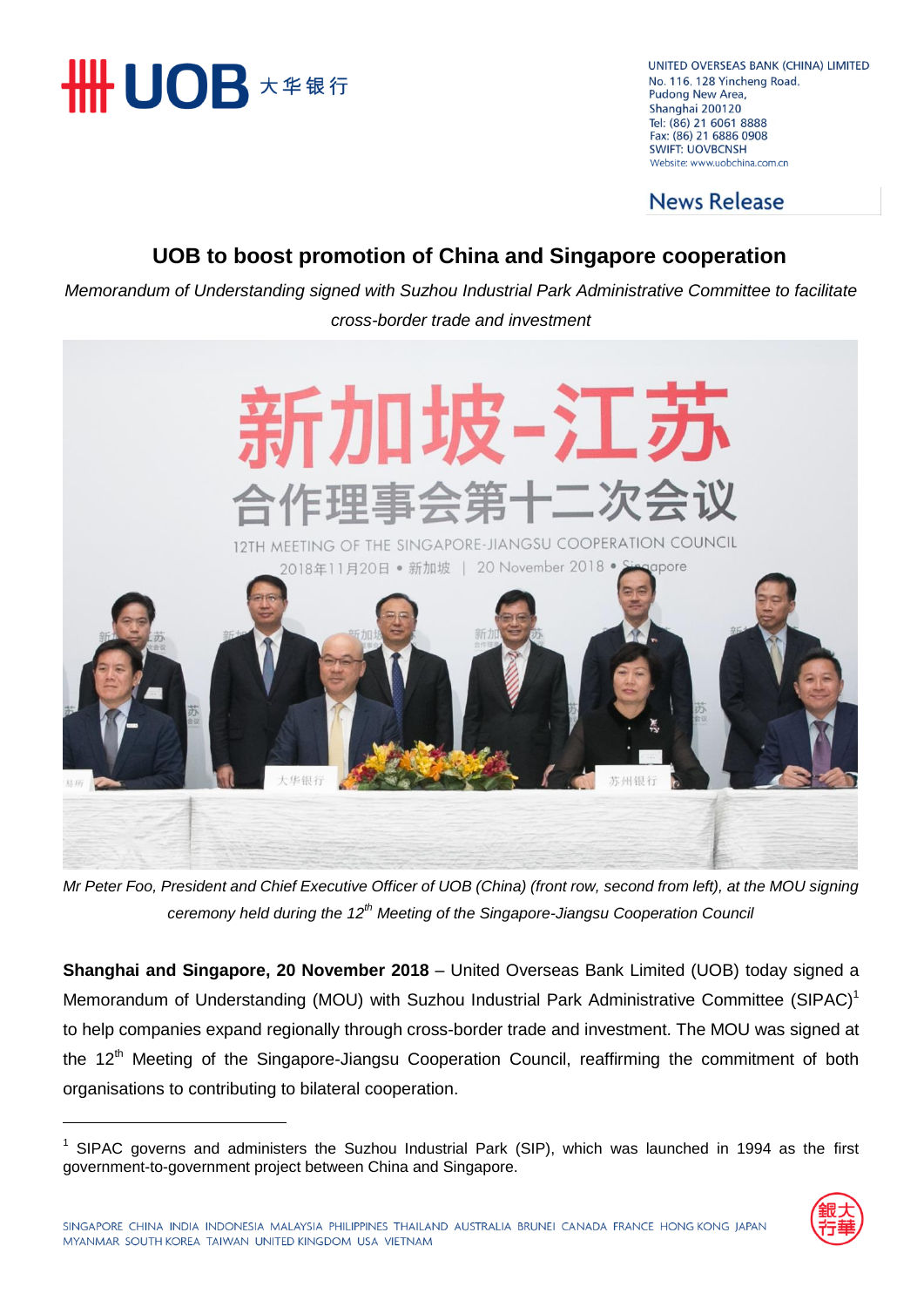

Under the MOU, UOB and SIPAC will collaborate to offer companies, including those looking to set up operations in the Suzhou Industrial Park (SIP), with financial solutions and business advisory as they tap the Belt and Road Initiative (BRI) for expansion across the region. They will also encourage the development of financial technology (FinTech) capabilities by supporting the growth of FinTech companies and promoting knowledge sharing and talent development across borders.

The collaboration with SIPAC reflects UOB's ongoing efforts to help companies tap business opportunities through the SIP. Since the Bank opened its Suzhou Branch<sup>2</sup> in November 2015, it has seen close to a five-fold increase in the branch's number of clients, of which 20 per cent are located in the SIP. The number of transactions processed by the branch also increased by ten times over the same period.

UOB's collaboration with SIPAC is also expected to contribute to the deepening of bilateral cooperation between Singapore and China. According to the Ministry of Trade and Industry of Singapore, China has been Singapore's largest trading partner while Singapore has been China's largest foreign investor since 2013. Total bilateral trade in 2017 reached  $\$137.1$  billion<sup>3</sup> and in the first nine months of 2018, Singapore's direct investment to China amounted to US\$4.1 billion<sup>4</sup>. Earlier this month, the two countries also signed the China-Singapore Free Trade Agreement (FTA) Upgrade Protocol to enable greater market access for enhanced bilateral trade and investment.

Mr Peter Foo, President and Chief Executive Officer of UOB (China) said, "Riding on the momentum of the upgraded FTA, our MOU with SIPAC will strengthen UOB's position as a conduit for trade and investment flows between China and Singapore and other ASEAN countries. We will continue to harness our expertise, experience and ecosystem of partners to help our clients seize the business opportunities arising from the enhanced economic ties and connectivity across the region."

Mr Ding Li Xin, Deputy Secretary of SIP Party Working Committee and Director of SIPAC, said, "SIP is the first and an important government-to-government project between China and Singapore. Since its establishment 24 years ago, we have been making significant achievements, exemplifying the bilateral

 $2$  Located in the SIP, the UOB (China) Suzhou Branch serves the financial needs of companies based in Suzhou and Jiangsu province.

<sup>3</sup> Source: ["China and Singapore sign upgraded agreement",](https://www.mti.gov.sg/-/media/MTI/Newsroom/Press-Releases/2018/11/Press-Release---China-and-Singapore-Sign-Upgraded-Agreement_12-Nov.pdf) Ministry of Trade and Industry of Singapore, 12 November 2018.

<sup>4</sup> Source: ["Updates on nation-wide foreign investment, January to September](http://www.fdi.gov.cn/1800000121_33_11620_0_7.html) 2018", Ministry of Commerce of People's Republic of China, 19 July 2018.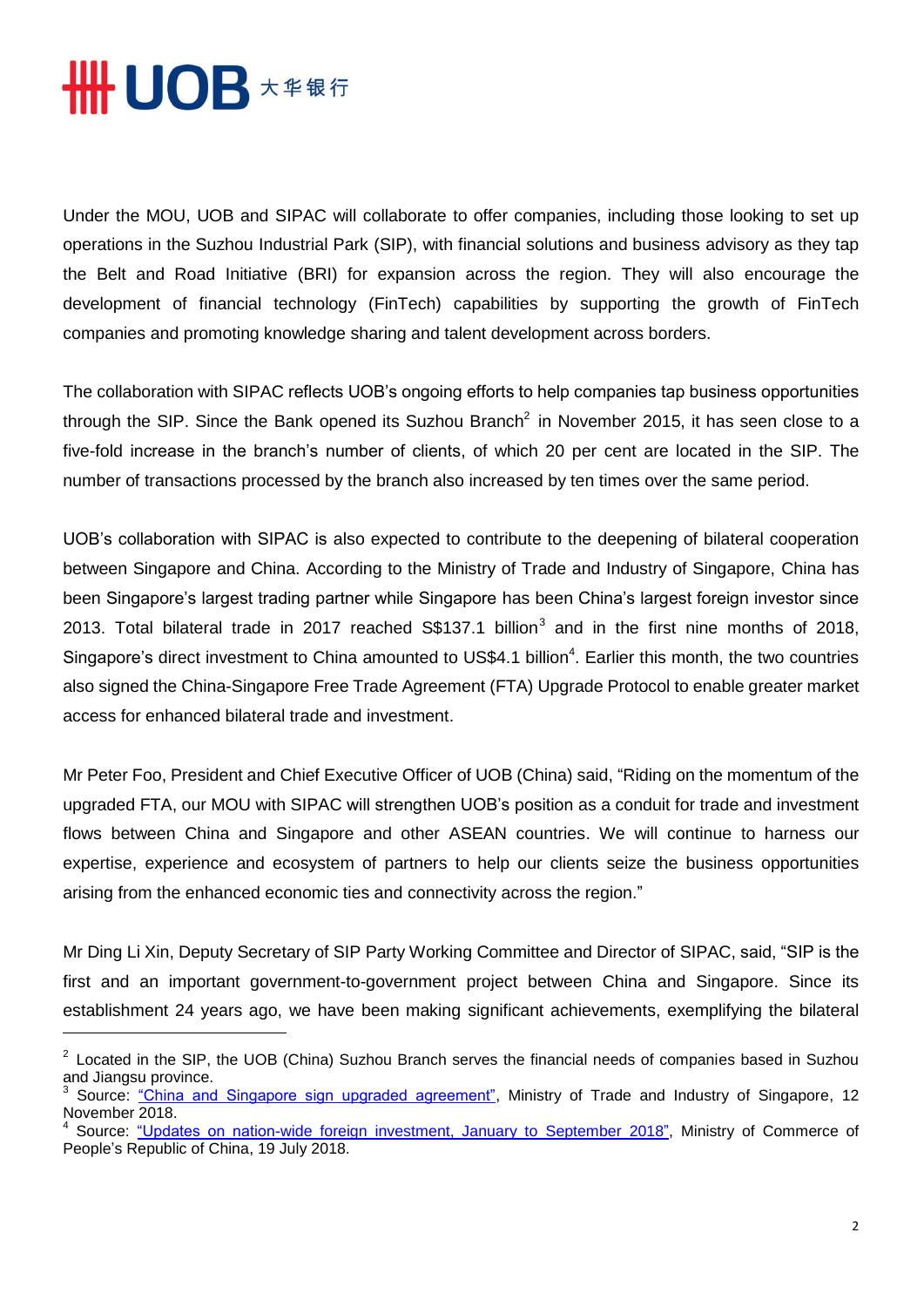# **THE UOB \*\*\*\***

economic collaboration and China's financial liberalisation. In 2017, SIP attracted 275 foreign-invested projects with a total value of US\$2.1 billion. As the two countries continue to deepen their connectivity under the BRI, our MOU with UOB will enable us to enhance the cross-border services within SIP. We will also be able to explore new ways of cooperation to achieve our goal of building a world-class technology park."

To boost its support of companies expanding into and out of China, UOB has been actively increasing its ecosystem of strategic partners in the country. Over the last three months, the Bank signed several MOUs with Shanghai Pudong Development Bank, Shanghai Qilu Industrial (Group) Co., Ltd, China CITIC Bank Corporation Limited, Ascendas-Singbridge Group and Shanghai Free Trade Zone Lujiazui Administrative Bureau.

UOB was also recently awarded the Financial Institution of the Year for the BRI by Yicai Media Group, China's largest business media group. The award was in recognition of the Bank's ongoing efforts in facilitating regional trade and investment flows by connecting companies to business opportunities arising from the BRI.

- Ends -

### **About United Overseas Bank**

United Overseas Bank Limited (UOB) is a leading bank in Asia with a global network of more than 500 offices in 19 countries and territories in Asia Pacific, Europe and North America. Since its incorporation in 1935, UOB has grown organically and through a series of strategic acquisitions. UOB is rated among the world's top banks: Aa1 by Moody's and AA- by Standard & Poor's and Fitch Ratings respectively. In Asia, UOB operates through its head office in Singapore and banking subsidiaries in China, Indonesia, Malaysia, Thailand and Vietnam, as well as branches and representative offices across the region.

Over more than eight decades, generations of UOB employees have carried through the entrepreneurial spirit, the focus on long-term value creation and an unwavering commitment to do what is right for our customers and our colleagues.

We believe in being a responsible financial services provider and we are committed to making a difference in the lives of our stakeholders and in the communities in which we operate. Just as we are dedicated to helping our customers manage their finances wisely and to grow their businesses, UOB is steadfast in our support of social development, particularly in the areas of art, children and education.

#### **About United Overseas Bank (China)**

United Overseas Bank (China) Limited (UOB (China)) is a wholly-owned subsidiary of the United Overseas Bank Limited (UOB), a leading bank in Asia. Headquartered in Shanghai, UOB (China) was incorporated in the People's Republic of China on 18